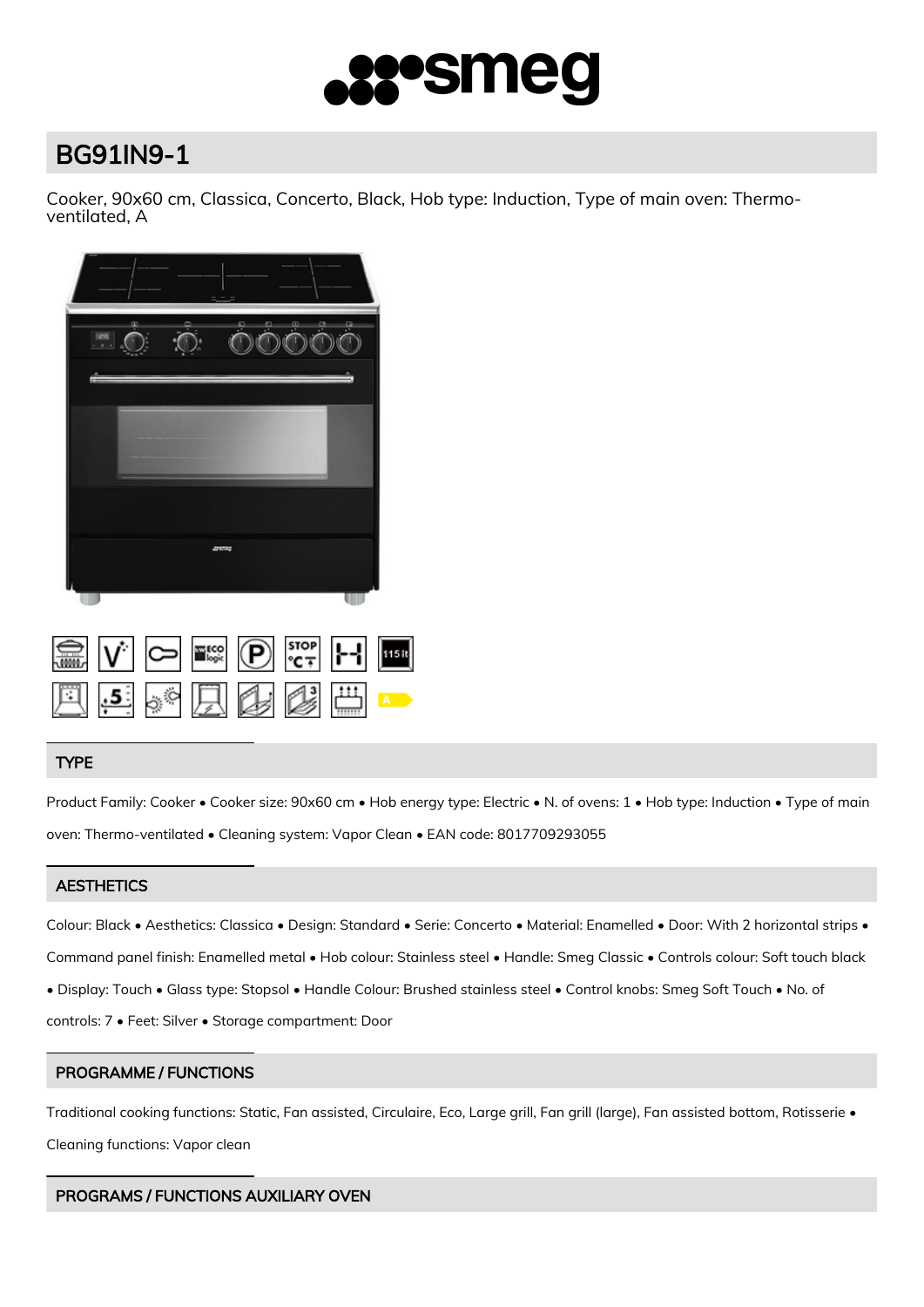#### HOB OPTIONS

Control Lock / Child Safety: Yes • Limited Power Consumption Mode: Yes • Limited Power Consumption Mode in W: 3700, 4800, 7400 W

## OPTIONS MAIN OVEN

Timer: Yes • End of cooking acoustic alarm: Yes • Minimum Temperature: 50 °C • Maximum temperature: 260 °C

#### HOB TECHNICAL FEATURES

Total no. of cook zones: 5 • No. of cooking zones with Booster: 5 • 1st zone position: Front left • 2nd zone position: Rear left • 3rd zone position: Central • 4th zone position: Rear right • 5th zone position: Front right • 1st zone type: Induction - single • 2nd zone type: Induction - single • 3rd zone type: Induction - single • 4th zone type: Induction - single • 5th zone type: Induction single • 1st zone dimensions: Ø 21.0 cm • 2nd zone dimensions: Ø 18.0 cm • 3rd zone dimensions: Ø 27.0 cm • 4th zone dimensions: Ø 18.0 cm • 5th zone dimensions: Ø 21.0 cm • 1st zone power: 2.30 kW • 2nd zone power: 1.30 kW • 3rd zone power: 2.30 kW • 4th zone power: 1.30 kW • 5th zone power: 2.30 kW • 1st zone booster power: 3.00 kW • 2nd zone booster power: 1.40 kW • 3rd zone booster power: 3.00 kW • 4th zone booster power: 1.40 kW • 5th zone booster power: 3.00 kW • Automatic switch off when overheat: Yes • Automatic pan detection: Yes • Minimum pan diameter indication: Yes • Selected zone indicator: Yes • Residual heat indicator: Yes

#### MAIN OVEN TECHNICAL FEATURES

Net volume of the cavity: 115 l • Gross volume, 1st cavity: 129 l • Cavity material: Ever Clean enamel • No. of shelves: 5 • Type of shelves: Metal racks • No. of lights: 2 • Light type: Halogen • Light Power: 40 W • Fan number: 2 • Cooking time setting: Start and Stop • Door opening: Flap down • Light when oven door is open: Yes • Removable door: Yes • Full glass inner door: Yes • Removable inner door: Yes • Total no. of door glasses: 3 • No.of thermo-reflective door glasses: 2 • Safety Thermostat: Yes • Cooling system: Tangential • Grill type: Electric • Grill elememt: 1700 W • Large grill - Power: 2900 W • Lower heating element power: 1700 W • Upper heating element - Power: 1200 W • Circular heating element - Power: 2 x 1550 W • Temperature control: Electro-mechanical

## SECOND OVEN TECHNICAL FEATURES

#### THIRD OVEN TECHNICAL FEATURES

#### PERFORMANCE / ENERGY LABEL

Energy efficiency class: A • Energy consumption in forced air convection: 3.53 MJ • Energy consumption per cycle in fan-forced convection: 0.98 KWh • Energy consumption in conventional mode: 4.36 MJ • Energy consumption per cycle in conventional mode: 1.21 KWh • Energy consumption zone 2: 187 Wh/Kg • Energy consumption zone 3: 142 Wh/Kg • Energy consumption zone 4: 187 Wh/Kg • Energy consumption zone 5: 151 Wh/Kg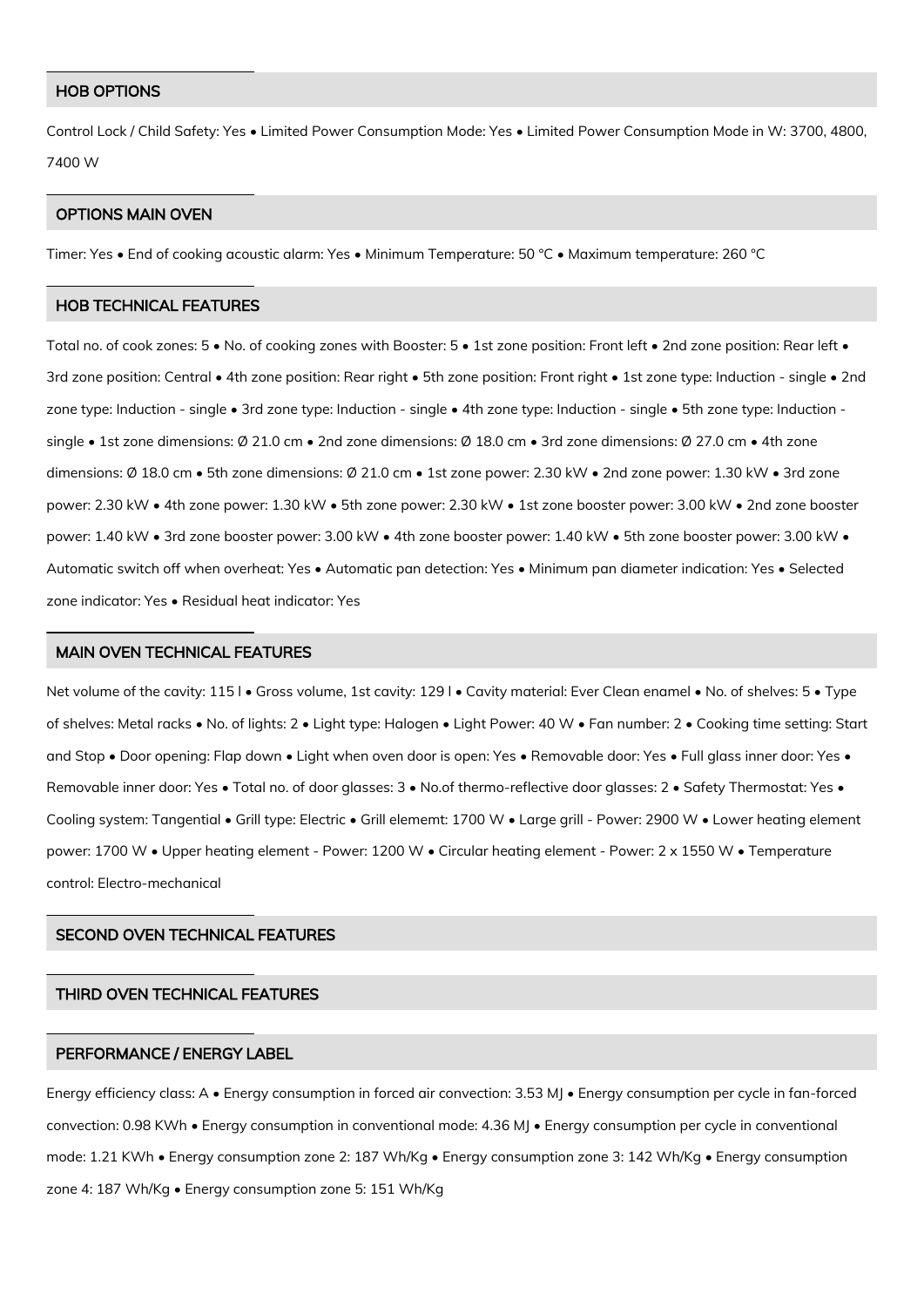## PERFORMANCE /ENERGY LABEL - SECOND CAVITY

## ELECTRICAL CONNECTION

Electrical connection rating: 10600 W • Voltage: 220-240 V • Voltage 2 (V): 380-415 V • Frequency: 50/60 Hz

## GAS CONNECTION

## LOGISTIC INFORMATION

Width (mm): 900 mm • Product Height (mm): 900 mm • Depth (mm): 600 mm • Gross weight (kg): 83.300 kg • Net weight (kg): 74.200 kg

# NO LONGER IN USE

## ACCESSORIES INCLUDED FOR MAIN OVEN & HOB

Grill mesh: 1Rack with back and side stop: 1Scraper: 140mm deep tray: 1

## **OPTIONAL**

SCRP: Scraper, Cookers, HobsPRTX: Pizza stone, Ovens, CookersPAL2: Pizza shovel, Ovens, CookersPALPZ: Pizza shovel, Ovens, CookersPPR2: Pizza stone, Ovens, CookersPPR9: Pizza stone, Ovens, CookersSFLK1: Child Lock, Ovens, CookersGTT: Telescopic Guides, Ovens, CookersGTP: Telescopic Guides, Ovens, CookersSMOLD: Moulds Set, Ovens, Blast chillersPIR2: Pan, Ovens, CookersKIT90X9-1: Splashback, CookersKITH95: Feet Kit, CookersKITPDQ: Feet Kit, Cookers